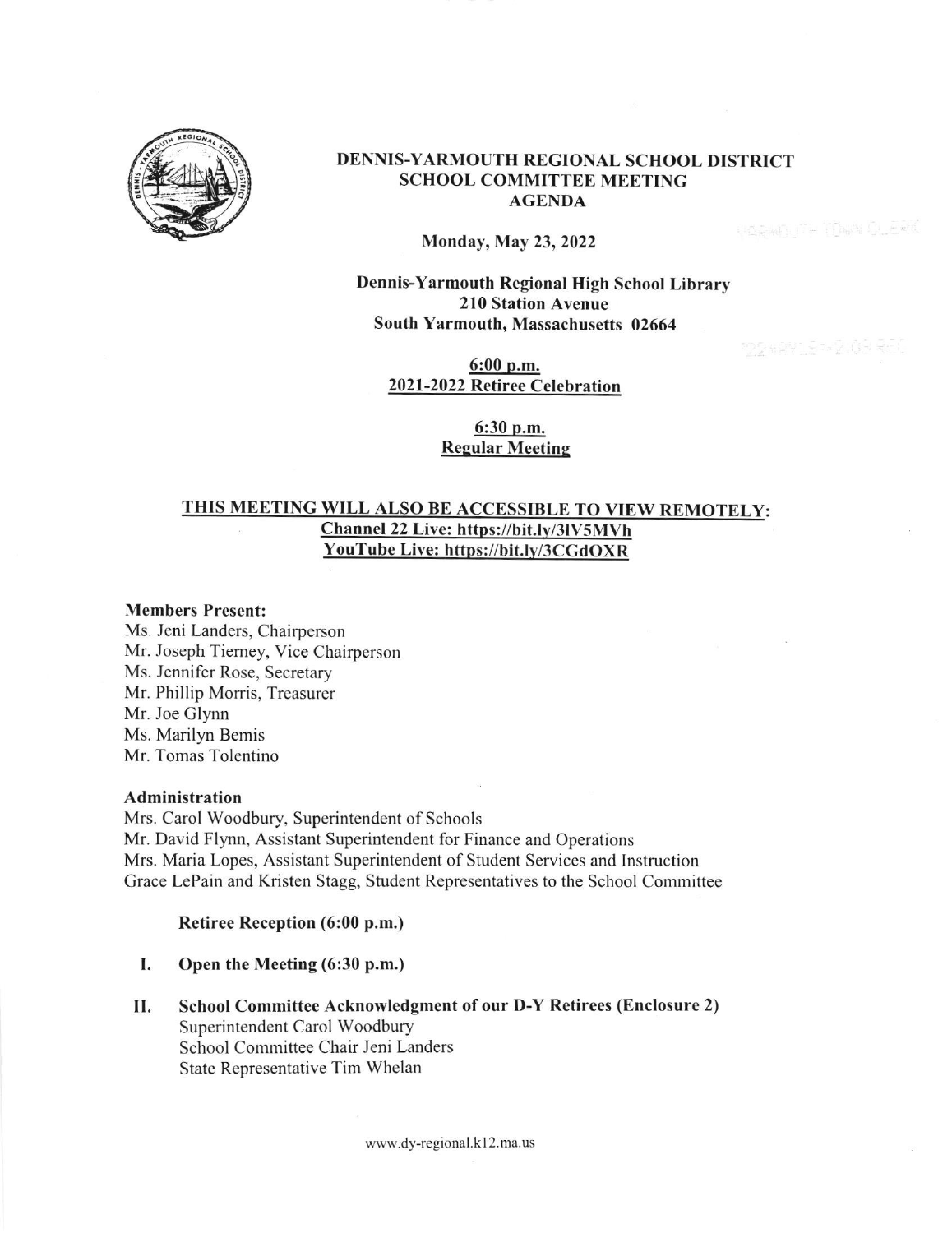#### III. **School Committee Reorganization (Enclosure 3)**

IV. **Presentation - Betsy Pontius** Math Curriculum Review

#### V. **Reports**

- A. D-YRSD School Committee Student Representatives Grace LePain and Kristen Stagg
- B. School Building Committee Report Joseph Tierney
- C. School Committee Liaisons to the Boards of Selectmen
- D. Superintendent Report Carol Woodbury
- VI. **School Committee Business (Enclosure 6)** Consent Agenda
- VII. **Bills, Requisitions and Payroll**

#### VIII. **Calendars**

IX. **Information Item (Enclosure 9)** Sean Gannon Memorial Fund Donation

#### X. **Public Comment**

#### XI. Adjournment

\*The items listed to be discussed are those reasonably anticipated by the Chair. Not all items listed may in fact be discussed and other items not listed may also be brought up for discussion to the extent permitted by law.

\*\*Please note: The timeframes listed above are intended to guide the School Committee in their work. It should be understood that the times are approximate, and therefore may occur earlier than noted; and may be taken out of order at the request of the Chair and a vote of the **School Committee.** 

Should there be a need for clarification on any of the aforementioned, please contact me prior to the meeting to allow sufficient time for further research if necessitated. Thank you. Carol A. Woodbury, Superintendent

**Consent Agenda (Enclosure 6)** 

The Superintendent recommends the School Committee approve the following items as presented:

**Donations:**